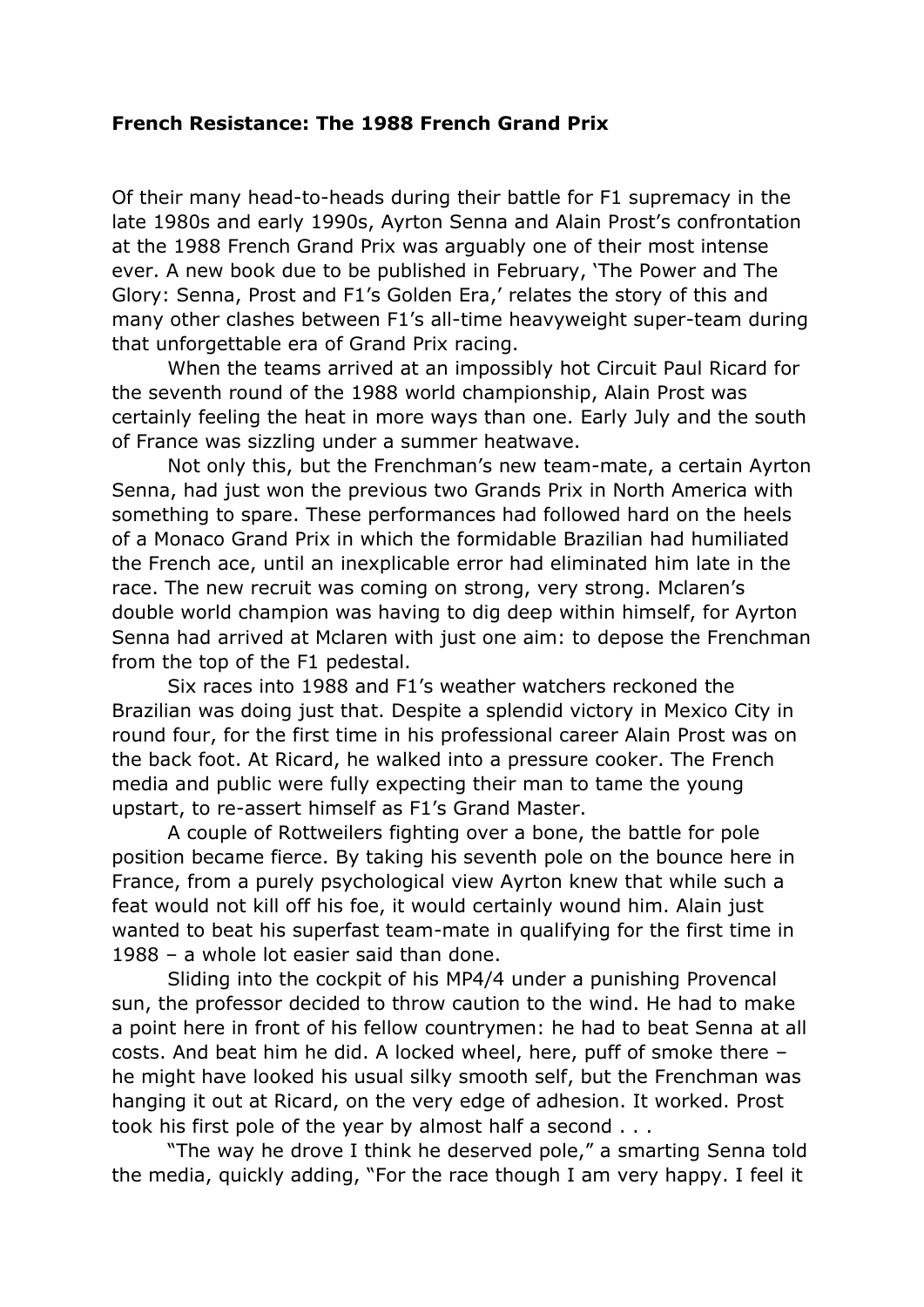will be a good race tomorrow. Fun."

The superb weather continued into Sunday with clear blue skies over Le Castellet as far as the eye could see. They come from far and near, an army of tri-colore waving fans. *Allez Prost!* The fightback started today, 3rd July 1988.

Lining up on the grid on a scorching afternoon, the winner of the 1988 French Grand Prix would clearly be a Mclaren-Honda, but which one? The Mediterranean air crackled with tension. Just moments to the green light and the pole-sitting Mclaren seemed to creep forward. His nerves jangling, Prost had almost blown it; another few inches would have resulted in a penalty.

Red, Green, Go! The Mclarens led the field into the first corner.

Gritty, steely and focused, Prost immediately put the hammer down. The Mclarens soon dropped Berger's third-placed Ferrari. The pace was absolutely scintillating. As early as the lap 4 Prost set a  $1"11.7 -$  just one tenth off what would prove to be his fastest lap of the race! If he was trying to break the will of his team-mate, it wasn't working. Senna was hanging in there, just. A few laps later the Brazilian recorded a 1"11.8, his fastest lap of the whole race! Brutal: the world's two greatest drivers intent on breaking one another's spirits on this hot, dusty afternoon. The gap between the superstars would ebb and flow all day:

|                  | Senna   | Prost   | Gap    |
|------------------|---------|---------|--------|
| Lap <sub>1</sub> | 1"16.0  | 1"14.9  | $+1.1$ |
| Lap <sub>2</sub> | 1"12.9  | 1''12.4 | $+1.6$ |
| Lap <sub>3</sub> | 1''12.5 | 1''12.5 | $+1.6$ |
| Lap <sub>4</sub> | 1''13.2 | 1''11.7 | $+3.1$ |
| Lap <sub>5</sub> | 1''12.4 | 1''12.1 | $+3.4$ |
| Lap <sub>6</sub> | 1''11.9 | 1''11.8 | $+3.5$ |
| Lap 7            | 1''12.1 | 1"12.2  | $+3.4$ |
| Lap <sub>8</sub> | 1''11.8 | 1''12.1 | $+3.1$ |
| Lap 9            | 1''12.1 | 1''12.3 | $+2.9$ |
| Lap $10'$        | 1''12.0 | 1''12.3 | $+2.6$ |

"I felt I had to go hard all the time," Prost would later remark. "At a place like this with such a short lap, there are constantly slower cars to be lapped, and Senna is very good in that situation."

Lap after lap the Mclaren-Honda steamroller marched on. The race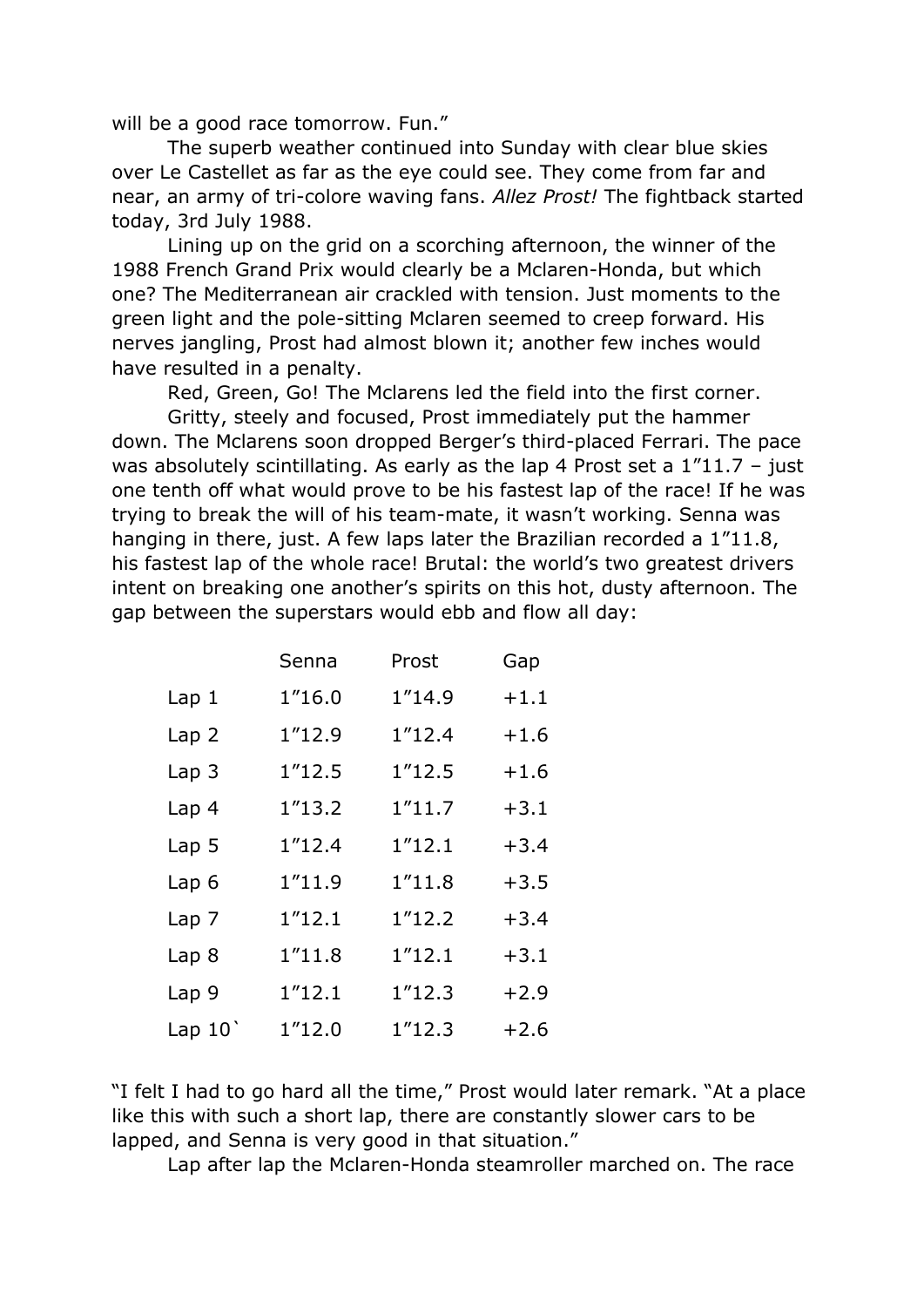was on a knife-edge, the gap between the two cars never more than a couple of seconds. Try as he might the Brazilian never could get close enough to launch an assault. As expected the French Grand Prix had become a stand-off between the Mclaren team-mates, a shoot-out in the dusty, arid desert that is Paul Ricard.

Perhaps the pit-stops would break the stalemate up front?

Six, seven, eight seconds… The number 11 MP4/4 stood motionless. A problem! Nine, ten seconds… Prost could only sit and wait. Sheer frustration. Meanwhile Ayrton Senna blasted down the 1.8km Mistral straight to take the lead! Thanks to a quicker stop, the Brazilian had the lead.

"I was disappointed about that," Prost would say, "because I did not think it was fair to be second this way." To win his home race, Alain Prost knew all he had to do was catch and pass the fastest, toughest, most uncompromising racer in the world: Ayrton Senna. Time for a deep breath.

The chase was on. Paul Ricard held its breath as Prost dragged himself back into contention. By lap 51 the Mclarens were running in formation, lapping to within hundredths of a second of one another:

|                   | Senna    | Prost    |
|-------------------|----------|----------|
| Lap <sub>57</sub> | 1"12.640 | 1"12.680 |
| Lap 58            | 1"12.220 | 1"12.239 |
| Lap 59            | 1"12.384 | 1"12.277 |
| Lap <sub>60</sub> | 1"12.406 | 1"12.403 |

"Economy mode! Economy mode!" Ron Dennis was shouting himself hoarse over the pit-to-car radio. Honda technicians looked worried. If the gladiators were to continue at their current pace, they'd run out of fuel before the flag. Silence. Neither Senna nor Prost replied. A resigned Ron Dennis shrugged. Just how do you manage the greatest driving team the sport has ever seen?

Senna v Prost: a fight to the death.

Lap 61, a five car snake entered the Mistral straight. Nelson Piquet was looking to lap a couple of backmarkers. A little further back, Senna and Prost were gobbling up the tarmac, about to put another lap on Nelson and the two cars in front of the Lotus.

Next up the 140mph Le Beausett corner. Having breezed past his compatriot, Senna was catching the Dallara and the Minardi hand over fist. It was going to be tight . . .

Whoosh! It happened in the blink of an eye.

From seemingly nowhere, Prost had come catapulting down the